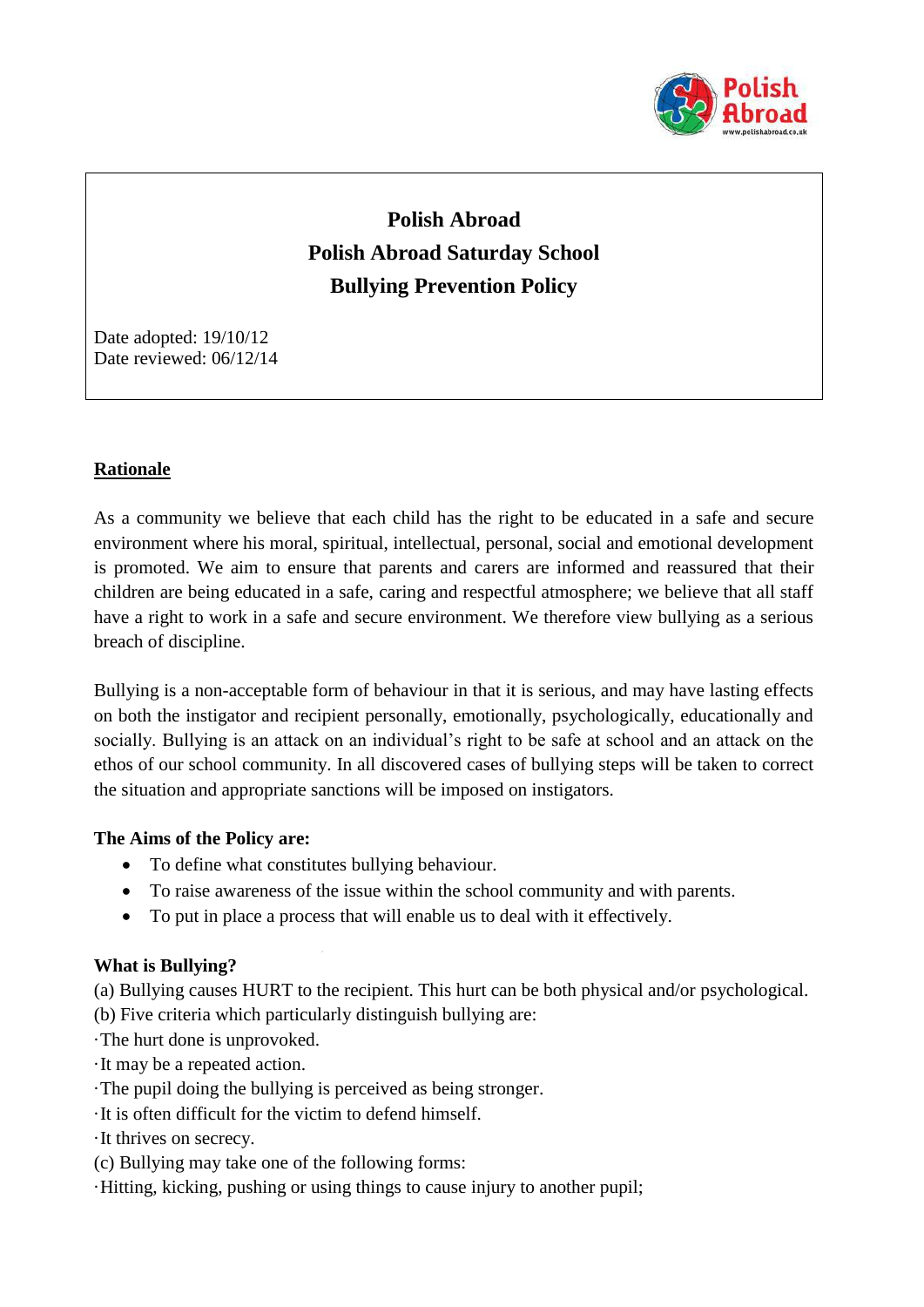·Spitting or threatening;

·Racist, homophobic, sectarian or other offensive teasing or name-calling;

·Taunting or disparaging a pupil, his abilities or achievements, physical appearance, mannerisms or way of talking, or his family;

·Taking money;

·Damaging/taking/hiding personal belongings or food;

·Telling nasty stories or spreading rumours about a pupil or his family;

·Sending unpleasant notes/ texts/ calls etc.;

·Social exclusion or rejection – not talking to a pupil or not letting him join in activities;

(d) It can be carried out by one pupil, or a group of pupils, or by staff members.

## **To Create an Anti-Bullying Culture:**

a All pupils, parents and all staff are informed about this policy and will work together to eradicate bullying from our school community.

b All Staff will:

Have consistent attitudes to bullying.

Discuss bullying with their classes and will be alert to signs of distress or other possible indications of bullying (either direct or indirect) in the classroom or elsewhere. Promote values which reject bullying behaviour and provide positive role models for healthy relationships. Inform the designated teacher re Child Protection in cases where a complaint of bullying has been confirmed.

c All Pupils will:

Refrain from becoming involved in any kind of bullying, even at the risk of incurring temporary unpopularity;

Intervene, where it is safe to do so, to protect a pupil who is being bullied;

Report to a member of staff any witnessed or suspected instances of bullying;

Give full attention to assemblies, form classes and other times and places where the issue of bullying is being raised;

Promote the notion of a 'telling' school, where all share the responsibility for addressing this unacceptable behaviour;

When bullied, not suffer in silence, but have the courage to speak out to put an end to their own suffering and that of other potential targets.

d All Parents will:

Watch for signs of distress or unusual behaviour in their children which might be evidence of bullying;

Advise their children to report any bullying to a trusted member of staff;

Advise their children not to retaliate violently to any form of bullying;

Inform the school of any suspected bullying, even if their children are not involved;

Co-operate fully with the school in any investigation of alleged bullying.

### **Pupils need to understand:**

· that they have a right not to be bullied at school;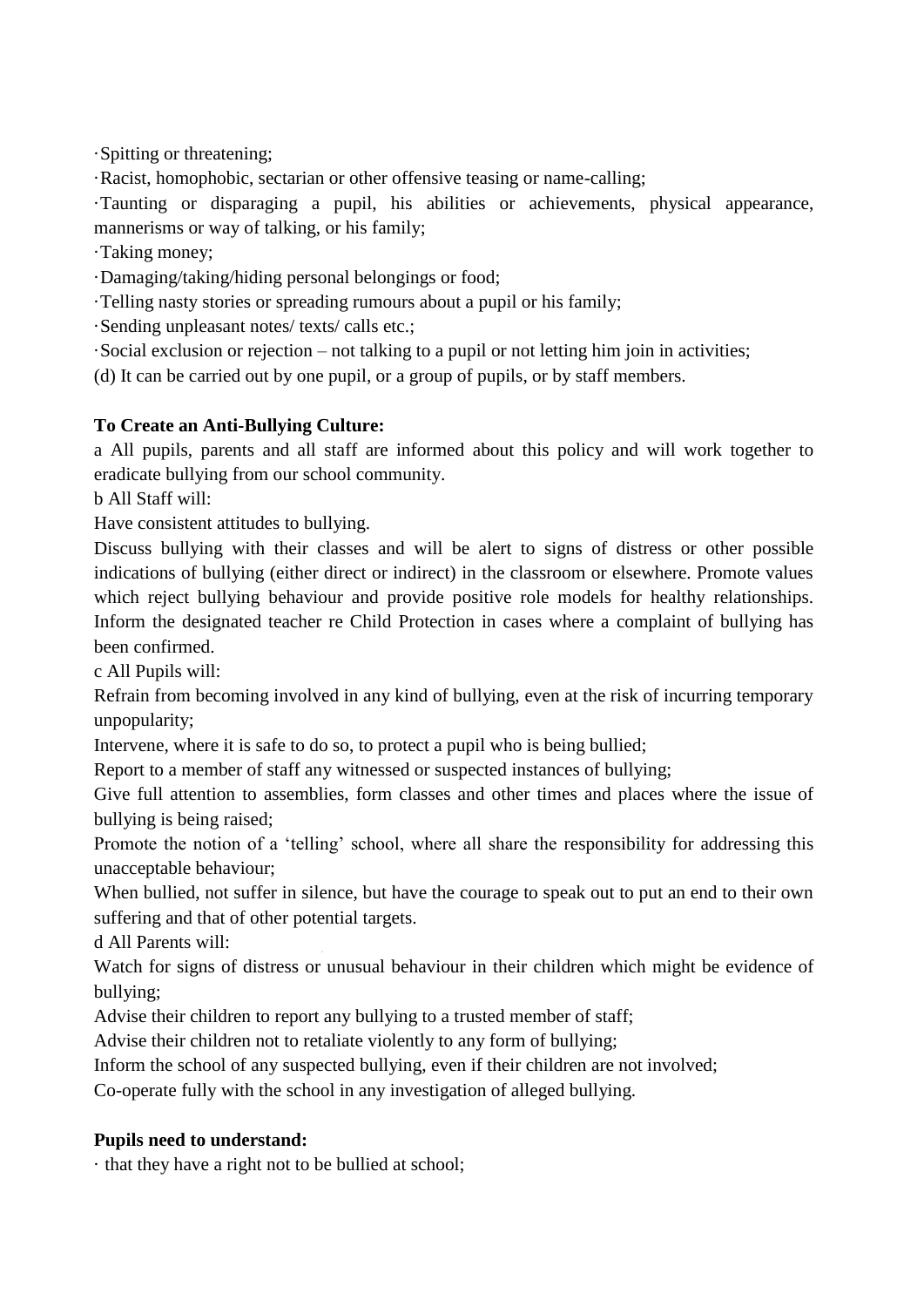· that it is the bully who has the problem, not them, and they are not somehow to blame if they are bullied;

· that they are not alone, despite what the bully may have done or said to make them feel so;

· that they cannot - and are not expected to - deal with a bullying situation by themselves, and they need to get help;

· that they need to speak out, and should trust the teachers to take their concerns seriously and to support them;

· that they have personal responsibilities - to tell, if they become a bully's target, and to help and protect any other pupil who is being bullied.

## **Strategies for Intervention**

These fall into two categories:

## **1 PROACTIVE STRATEGIES**

(a) The school seeks to develop a culture in which pupils are confident about expressing their views, and know that their views are listened to, respected and acted upon.

(b) Everyone within the school community is made aware of :

iWhat constitutes bullying behaviour.

iiIts consequences.

(c) Ongoing and vigilant supervision is provided throughout the school day and

incidences/places of bullying are monitored.

(d) Observation takes place during classes.

(e) Staff take seriously all complaints no matter how trivial.

(f) Everyone works together to promote good communications with pupils, parents and staff so that concerns can be dealt with promptly.

(g) Staff avail of opportunities within the curriculum to develop caring and social skills and for building pupils' self esteem and self-confidence.

h) Form teachers, through the Pastoral programme, explore the issue of bullying in a nonthreatening context.

(i) Some pupils are trained in peer mediation/support and in mentoring techniques and some pupils act as monitors or class prefects.

### **2 REACTIVE STRATEGIES:**

Teaching and volunteers who receive a complaint or who observe unacceptable behaviour:

(a) Take note of pupils involved and observers.

(b) Report the incident to a Designated Safeguarding Officer (in line with Child Protection Policy)

(c) Both sides are given an opportunity to relate what has happened.

(d) Where stories conflict, observers are asked to relate what they know of the incident.

(e) Pupils are encouraged to take responsibility for what has happened and to help

remedy the situation. Sanctions for repetition of behaviour are outlined.

(f) With pupils' consent, both parties may be brought together by the Designated Safeguarding Officer to resolve the issue.